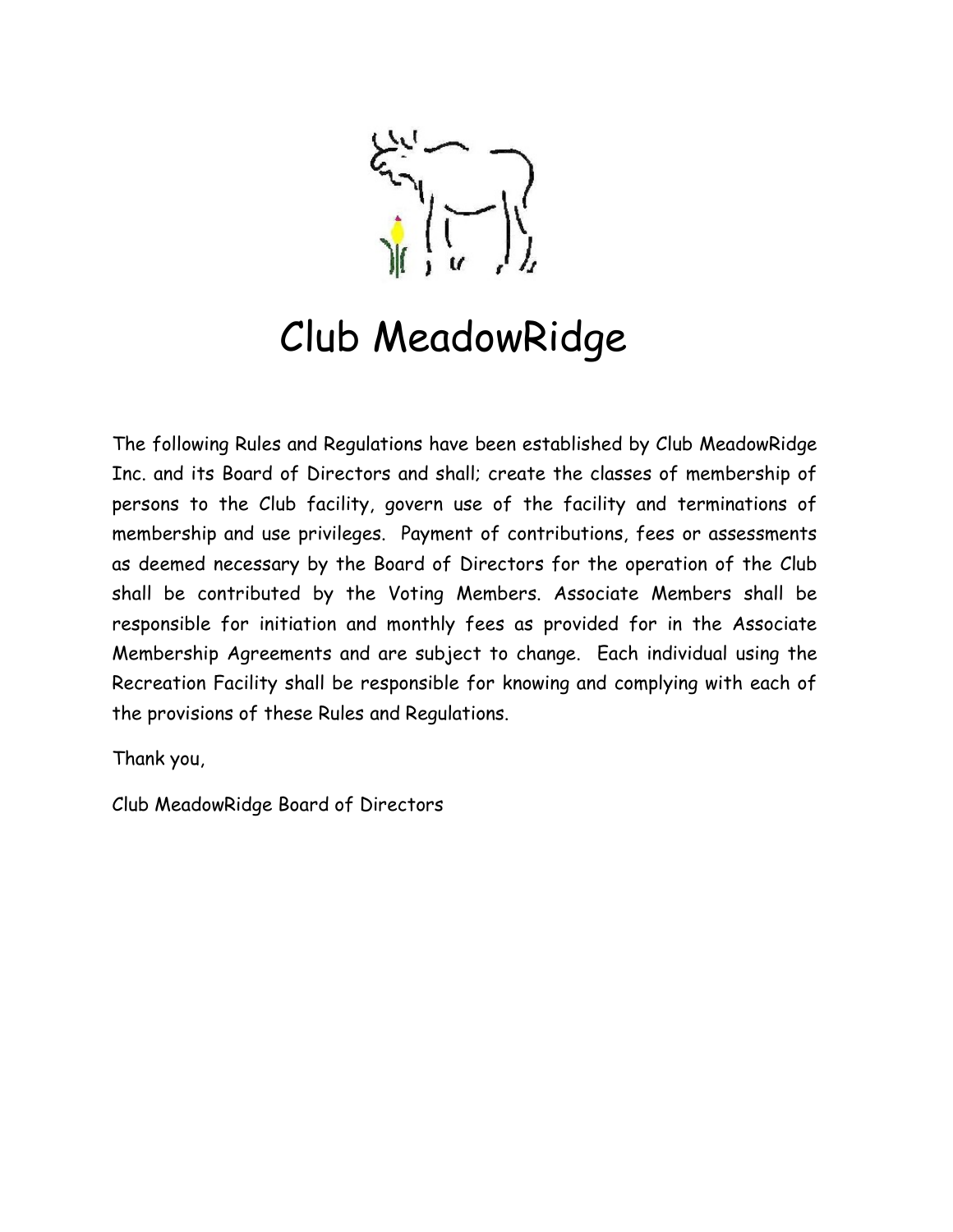# Table of Contents

# MEMBERSHIP & FACILITIES

- A. Membership Classification
- B. Club Facilities

# CLUB RULES

- A.Check-in Procedures
- B. Operating Hours
- C. Assumption of Risk
- D.General Club Rules

# FACILITY RULES

- A.Racquetball & Tennis Courts
- B. Steam Room
- C. Hot Tubs
- D.Swimming Pool
- E. Exercise Facility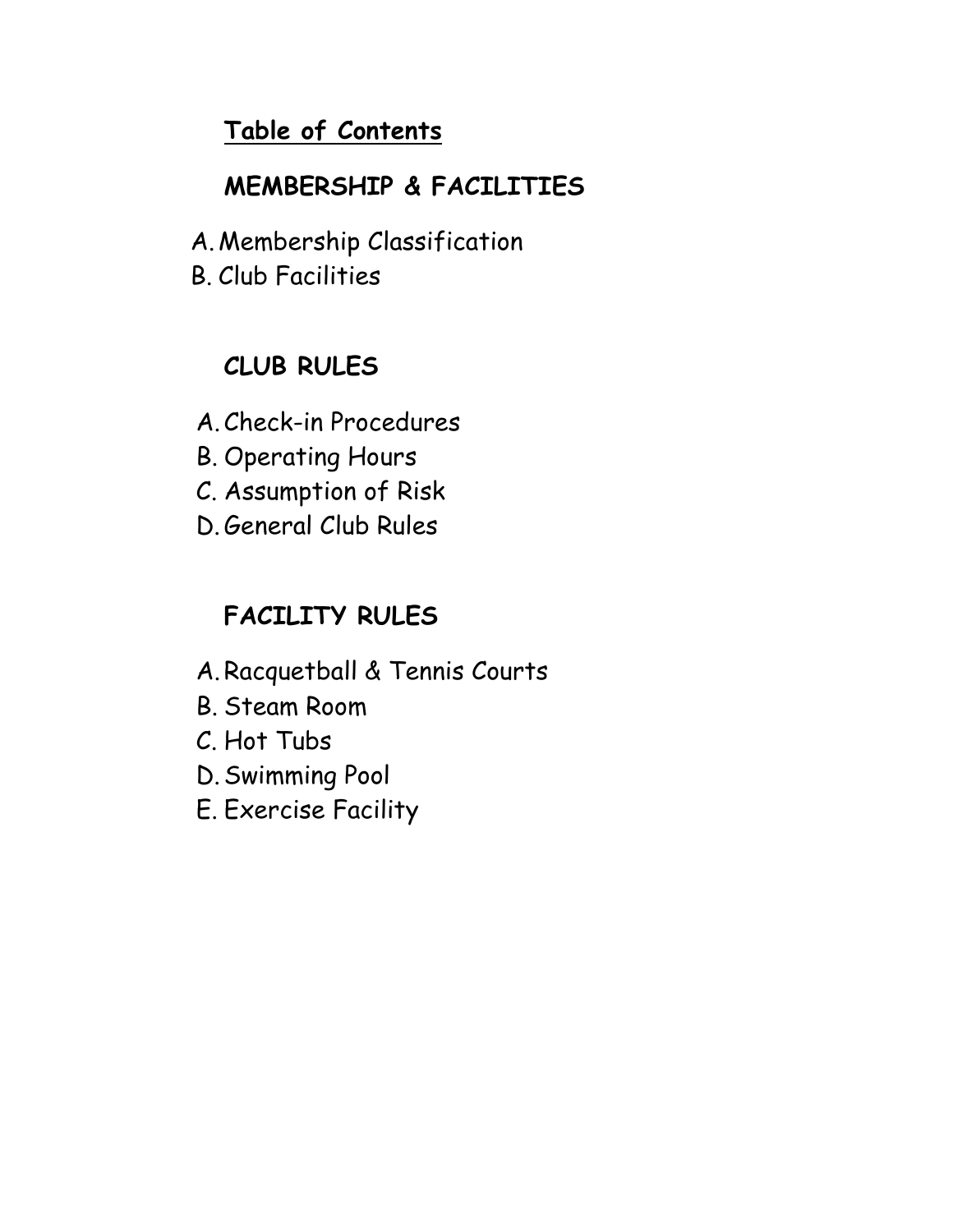## MEMBERSHIP and FACILITIES

## A. MEMBERSHIP CLASSIFICATION

Club MeadowRidge Homeowner membership is accorded to owners of record (as evidenced by the records of the Clerk and Recorder of Grand County, Colorado) of

- 1. Real property interests in one or more of the subdivisions: MeadowRidge Lodges Association (MRLA), MeadowRidge Condominium Association (MRCA) or The Pines at MeadowRidge Association (The Pines), in Winter Park Ranch, Grand County, Colorado. Homeowners are subject to the following requirement:
	- a) Memberships are transferable only to successor owners of the real property interest which qualified for a membership. Conveyance of such real property interest, as evidenced by an instrument file in the office of the Grand County Clerk and Recorder, by a member shall automatically suspend seller's membership.
	- 2. Other Associations & Associate Memberships, herein after referred to as Associates.

This class of membership is restricted as follows:

- a) The membership is not transferable.
- b) There is no ownership or voting rights conveyed with membership.
- c) Associates are subject to all Club Rules and Regulations contained herein.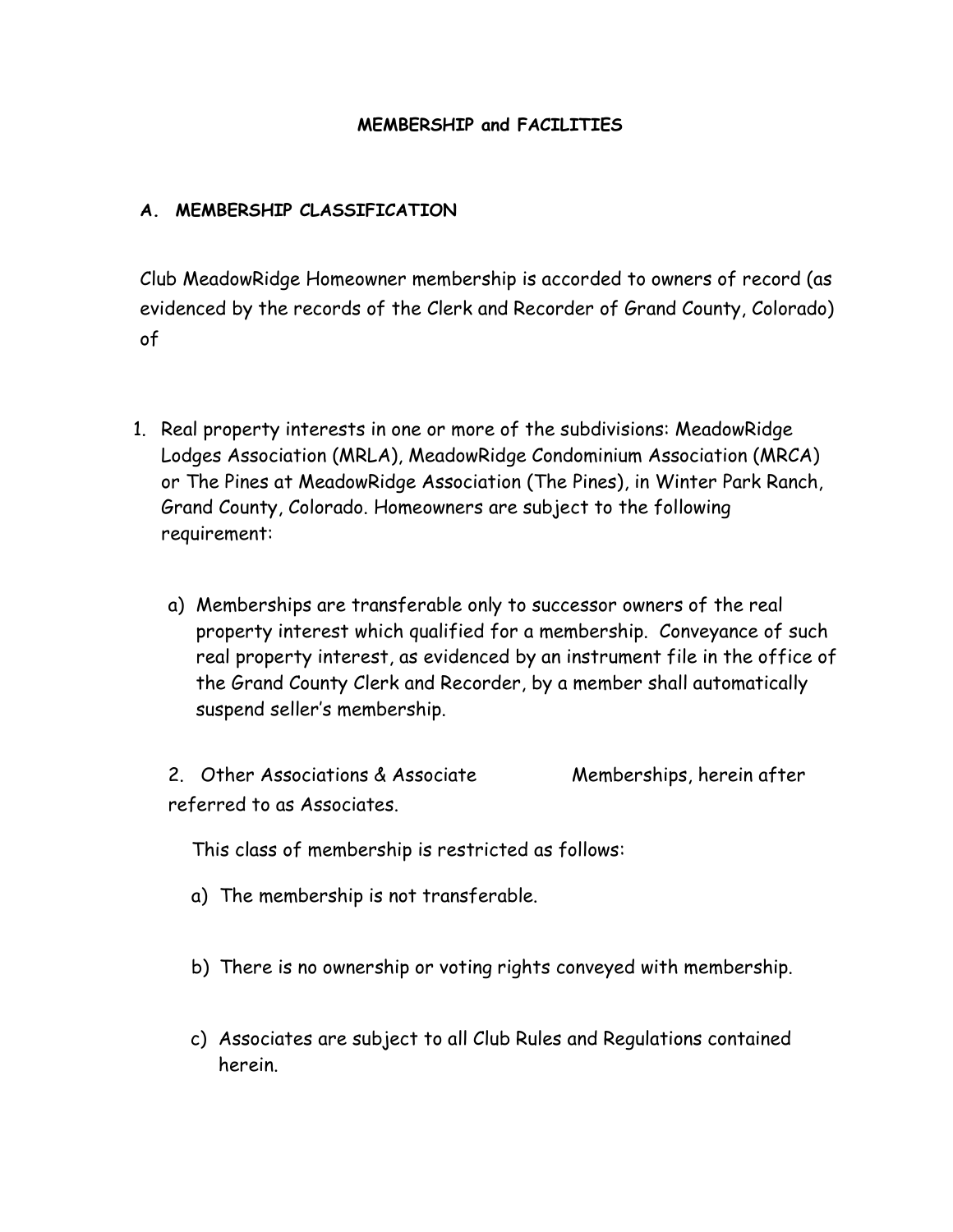d) The Board of Directors, at its option, may temporarily suspend or revoke membership to the Club for violation of any provision in this handbook.

3. Monthly dues shall be set by the Board of Directors of Club MeadowRidge.

- 4. Eligibility for Facility Use
- a) Members and Associates shall be current in their monthly dues.
- b) Only those residing in the unit may use the Club facilities.

#### B. CLUB FACILITIES

2 Racquetball Courts 4 Tennis Courts 2 Outdoor Hot Tubs Heated Outdoor Pool Exercise Room Laundry Steam Room Conference Rooms Ping Pong Table Massage Therapists Pilates Instruction Indoor and Outdoor Basketball Pickle Ball

### CLUB RULES

#### A. CHECK-IN PROCEDURE

 1. All individuals entering the Club must present their membership card to a Club attendant in order to gain admittance to the Club.

2. Each Homeowner will be issued an owner and a renter/guest card. Each Associate Member will be issued one card.

3. A replacement card is \$10.00.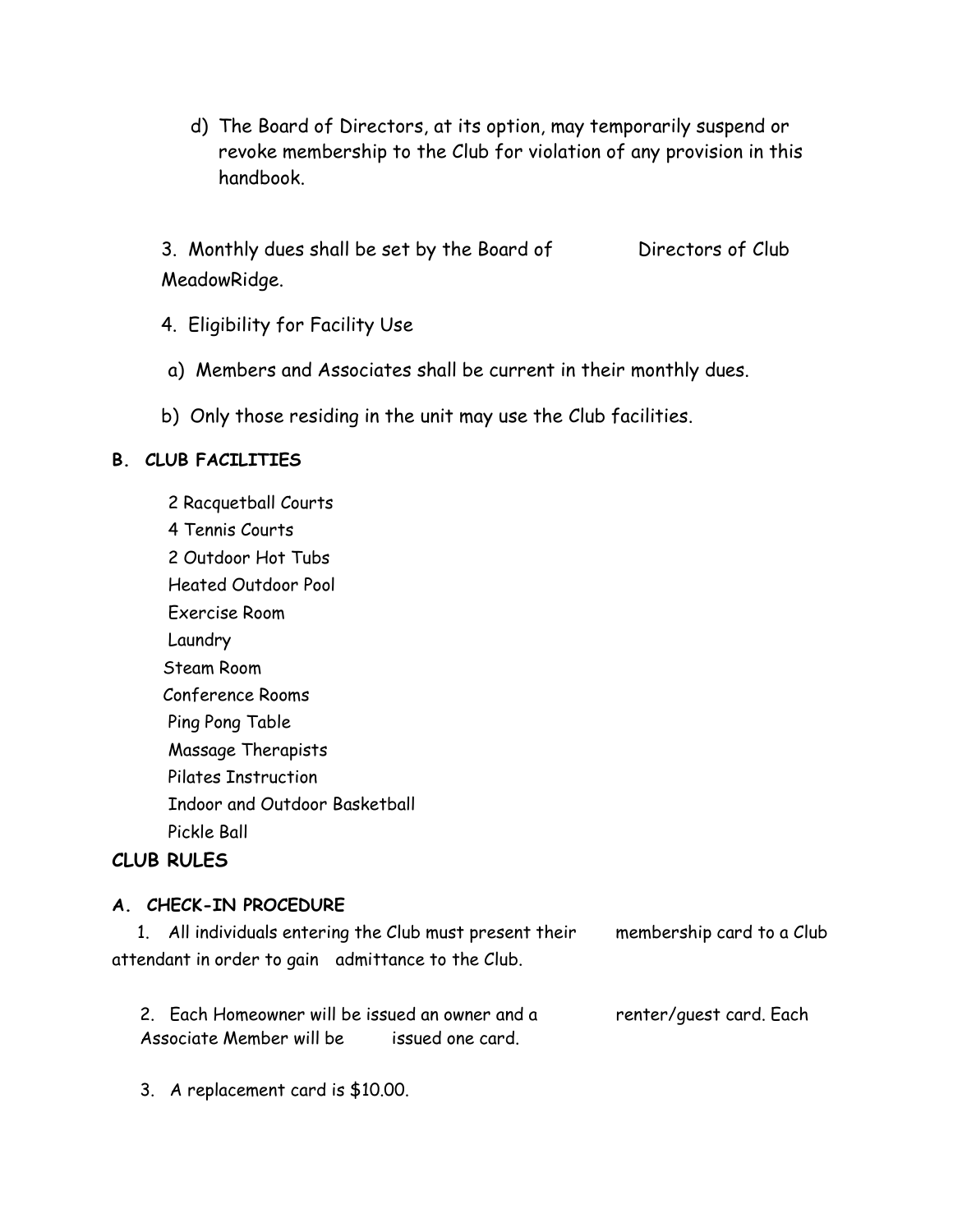4. Children – absolutely no children under 14 years of age will be permitted in CMRI without a parent or an adult (21). CMRI requires one adult for every four or more teens in a group.

5. Members may bring a total of 8 persons per membership. Guests of Associate Members will be charged \$10. Limit two guests per visit. Associate Members must accompany their guests. Summer Associate Memberships are limited to family members only.

### B. OPERATING HOURS

Operating hours of the Club will GENERALLY be:

# 9AM – 9PM

The Club Board or Manager may change the hours of operation, or completely close the facility for temporary periods when, in its (their) judgement, deemed necessary.

# C. ASSUMPTION OF RISK

 Each individual using CMRI shall do so at his or her own risk and shall be deemed by such use to have agreed not to seek damages of any kind for any injuries to person(s), damages or loss of personal property which he or she may incur against Club MeadowRidge or any of its Officers, Directors, Agents, Employees, or Representatives of any kind.

### D. GENERAL CLUB RULES

The following rules for Club MeadowRidge have been established so that everyone will have an enjoyable experience. Each individual using the Club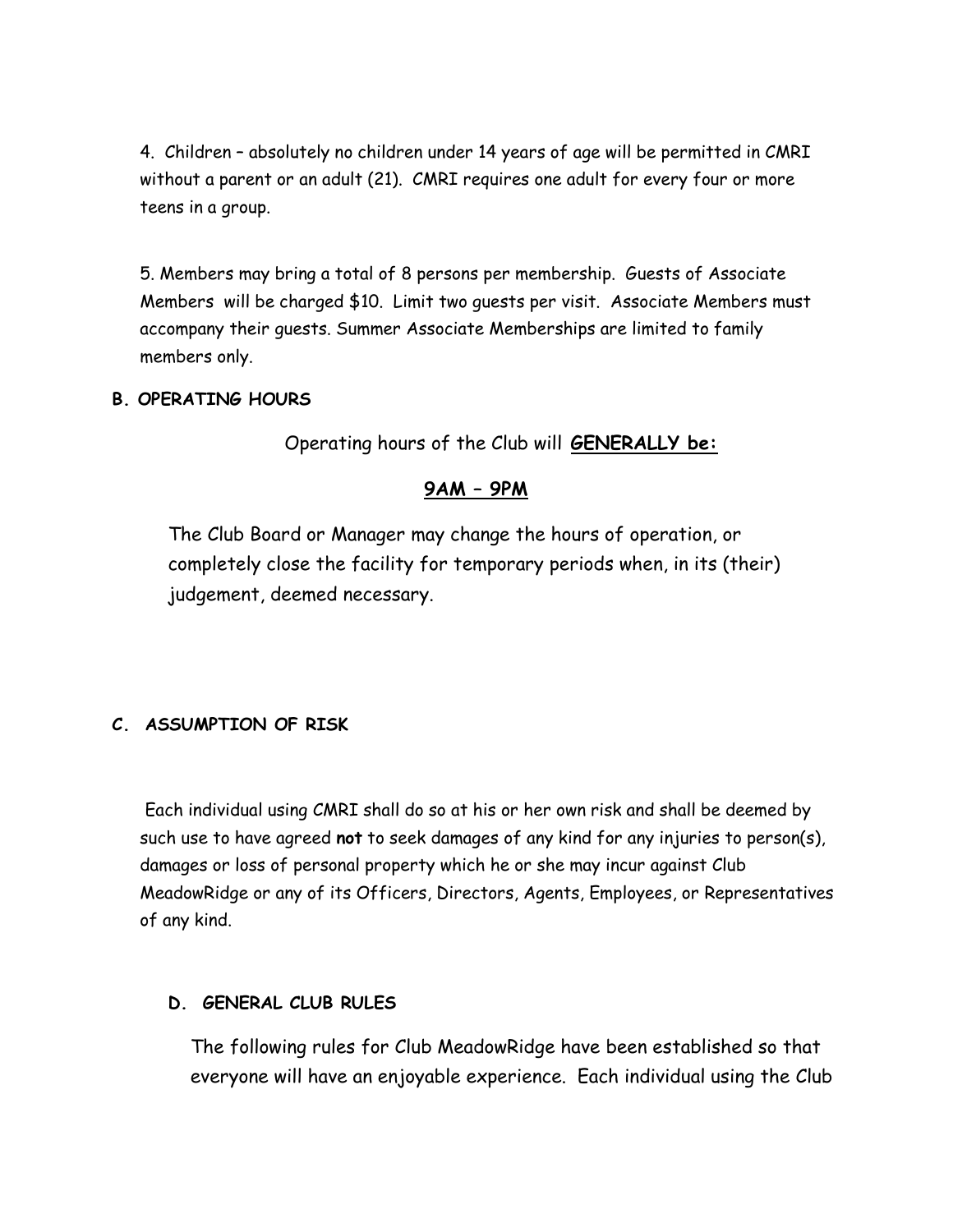shall be responsible for knowing and complying with each of the provisions of these Rules and Regulations.

- 1. General Conduct loud and boisterous conduct is not permitted in the Club. Violators may be asked to vacate the premises and/or denied use of the facility.
- 2. Proper Attire shirts and shoes must be worn in the Club at all times, excluding the pool deck area and steam room. No black soled shoes that will mark the floors/courts or street shoes are permitted on the courts.
- 3. Glass containers, open containers and alcohol are not permitted in the Club facility. Anyone found with a glass container, open container, or alcohol will be subject to membership suspension.
- 4. This is a non-smoking facility.

5. Right to Rent - The Board reserves the right to rent the Club to special groups.

6. Right to Amend Rules – Management and the BOD reserve the right to amend the Rules and Regulations as conditions may warrant.

7. Management will not be responsible for loss of property in any part of the Club.

8. Members and Associates, guests and renters, must obey all CMRI signs as posted.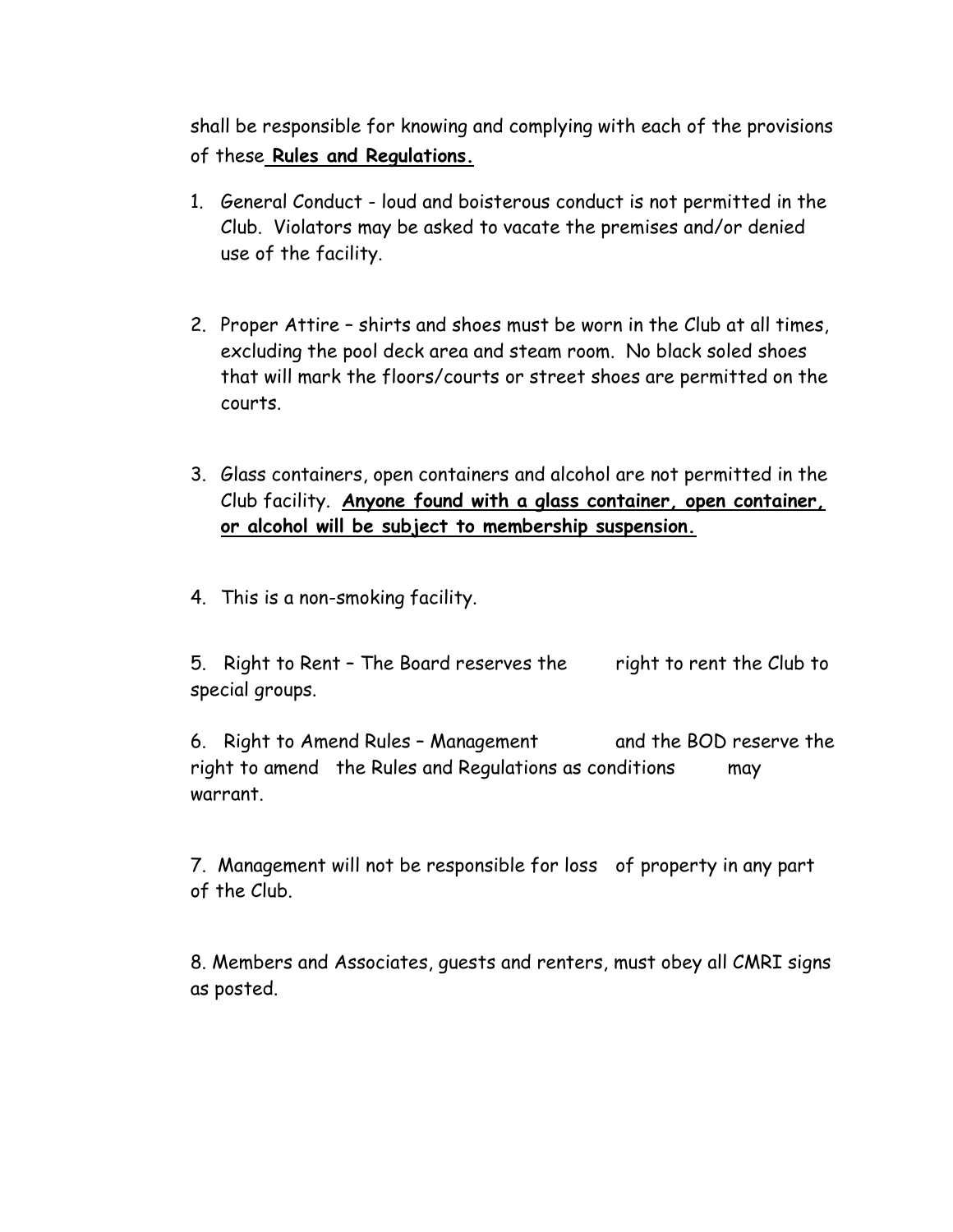9. Club Property – damage to Club property or loss of Club property shall be paid for by any Member who willfully or neglectfully causes such damage. Members are responsible for damage or loss incurred by

10. Right to Rent - The Board reserves the right to rent the Club to special groups.

11. Right to inspect coolers – Management and the BOD reserve the right to open and check the contents of coolers.

12. Management will not be responsible for loss of property in any part of the Club.

13. Members and Associates, guests and renters, must obey all CMRI signs as posted.

# 14. PLEASE, one towel per person. Please help us conserve water!

### FACILITY RULES

- A. RACQUETBALL AND TENNIS COURTs
	- 1. Reservations court reservations may be made up to 24 hours in advance of playing time. When making a reservation, please state name, court and unit number.
	- 2. Members, Associates, renters and guests, may sign up for two hours, not consecutively, on weekdays only. Management reserves the right to limit the amount of usage by one group depending on the amount of demand.
	- 3. Weekends and holidays players may be limited to one hour of court time per day.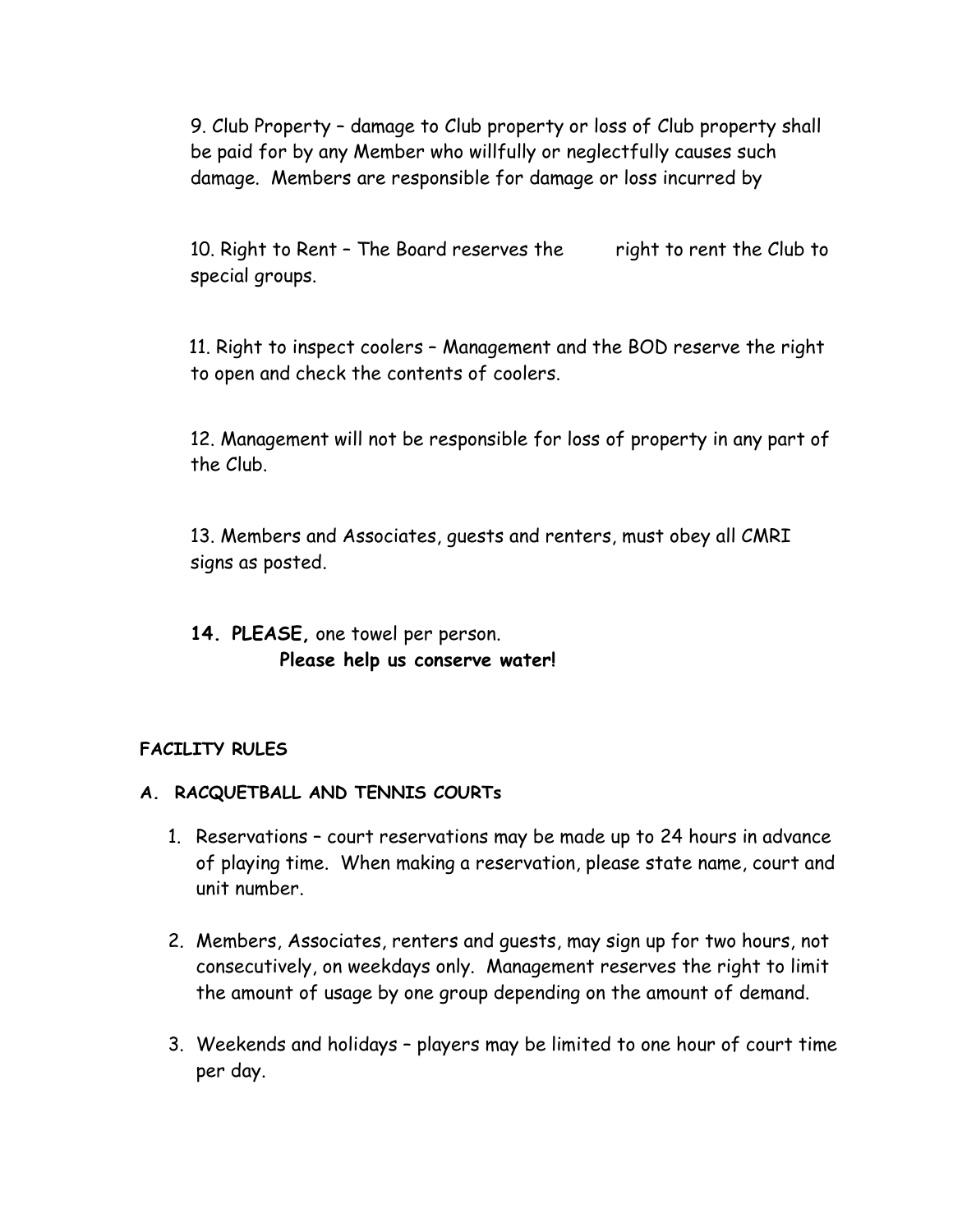- 4. No activities other than tennis, pickle ball or basketball will be permitted in the tennis courts.
- 5. Soccer is not permitted in the racquetball or tennis courts.
- 6. Please make sure that shoes are free of dirt.
- 7. You must be 14 or older to use the courts.

Wet swimsuits are not allowed

### B. STEAM ROOM

- 1. Use steam room at YOUR OWN RISK.
- 2. Food and/or drinks are not permitted in the steam room.
- 3. You must be at least 16 to use the steam room.

# C. HOT TUBS

- 1. Use of hot tubs is at YOUR OWN RISK
- 2. Shower before using hot tubs
- 3. Soap, shampoo, lotions or conditioners may not be used in the spas.
- 4. No splashing, jumping or swimming in the hot tubs.
- 5. No floaties or noodles in the hot tubs.
- 6. One tub is designated "Adults Only".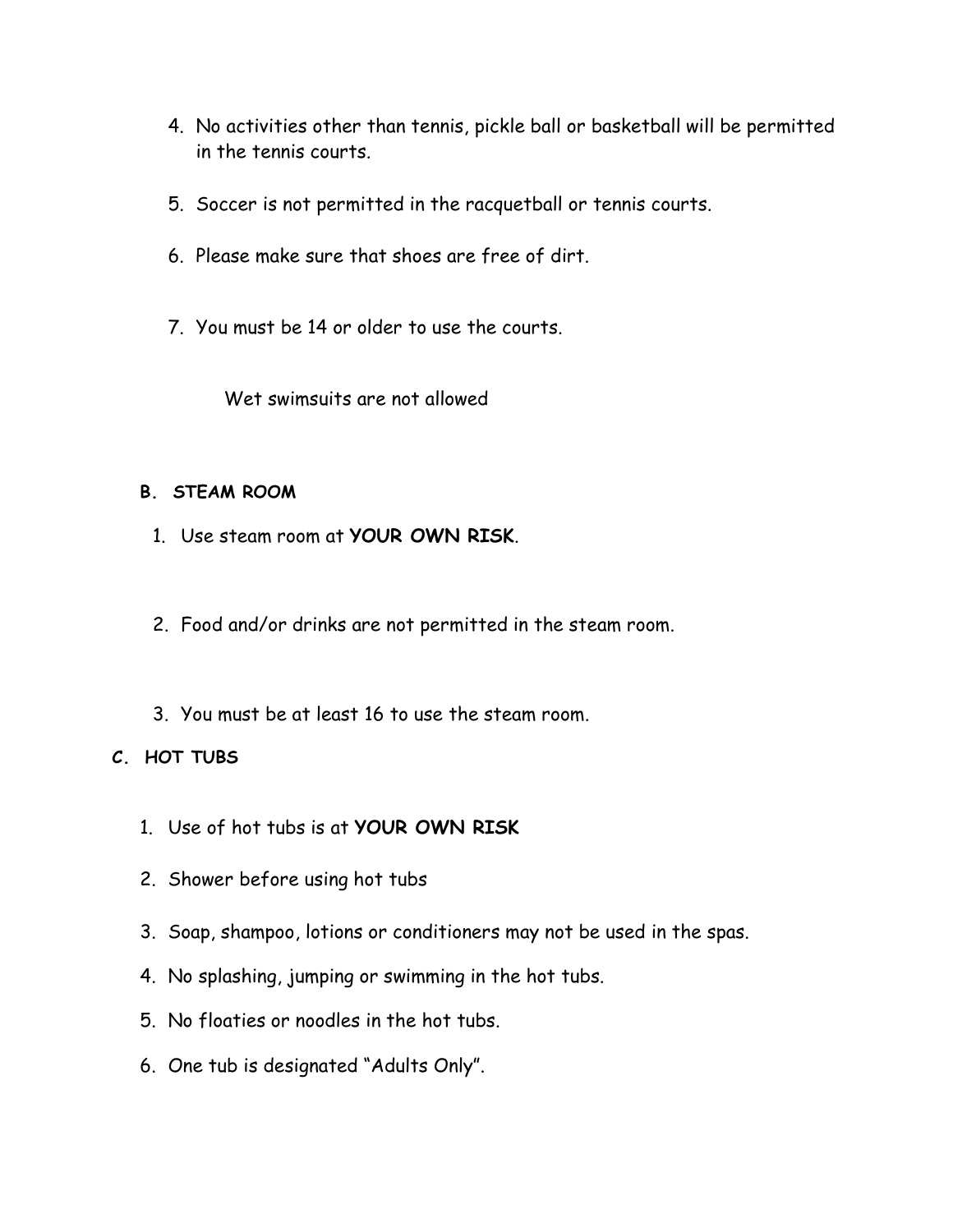- 7. Limit stay to 20 minutes
- 8. Consult a physician prior to use.

# D. SWIMMING POOL

- 1. There is no lifeguard on duty. Use of pool is at YOUR OWN RISK
- 2. Shower before using pool.
- 3. Soap, shampoo, lotions, or conditioners may not be used in pool.
- 4. Please respect "Lap Swim".
- 5. No floaties larger than 36" wide are allowed in the pool.
- 6. Noodles are not permitted.

# 7.Club MeadowRidge does NOT permit pool parties.

# E. EXERCISE FACILITY

- 1. Use exercise equipment at YOUR OWN RISK.
- 2. You must be 16 or older to use the exercise equipment. Photo ID required. A note from parents or coaches does not supersede the rule.
- 3. Follow posted rules and regulations for the workout machines.
- 4. Food is not allowed in exercise room.
- 5. Drinks, except water, are not permitted in the exercise room.